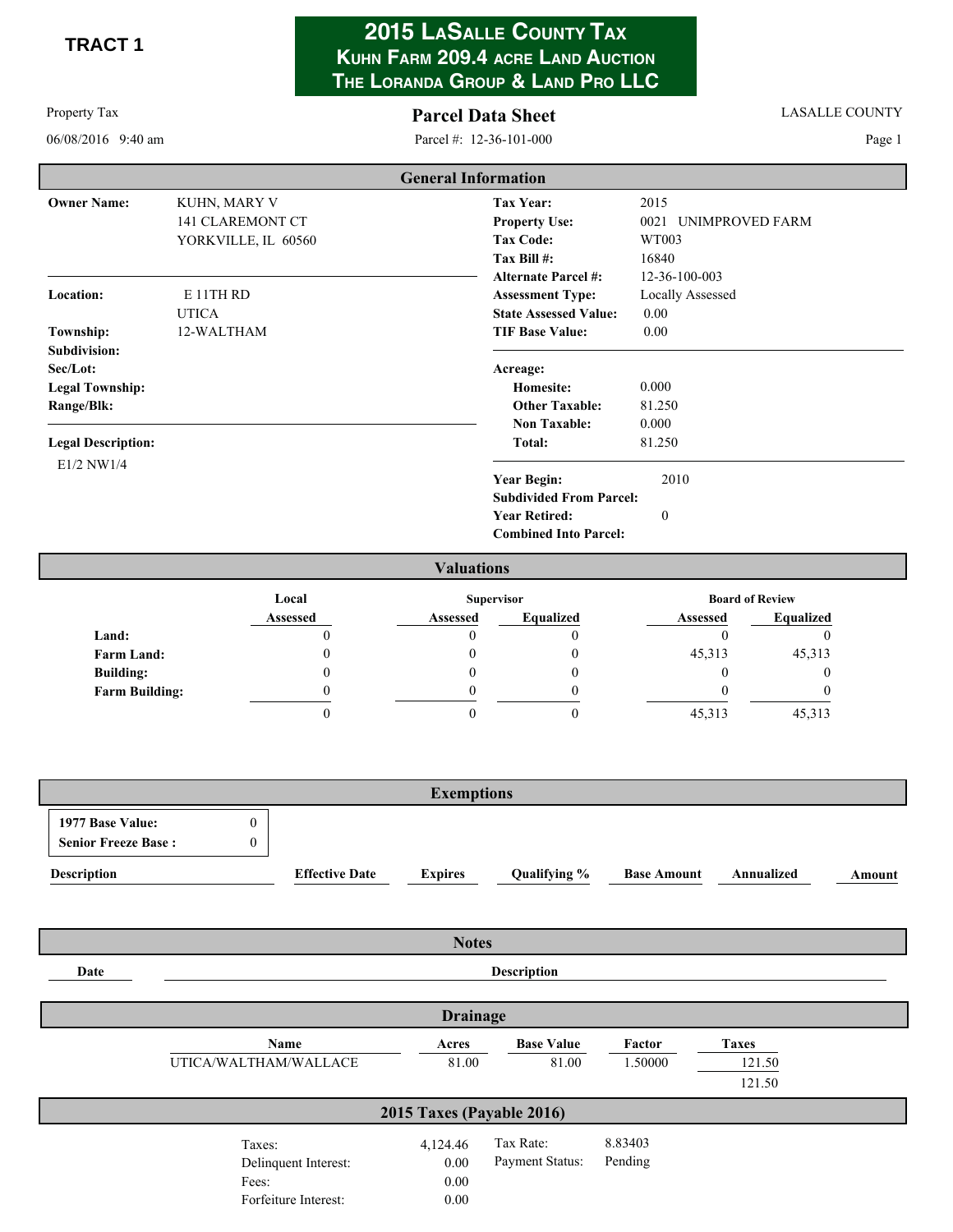**TRACT 2** 

Property Tax

# 2015 LASALLE COUNTY TAX KUHN FARM 209.4 ACRE LAND AUCTION THE LORANDA GROUP & LAND PRO LLC

### **Parcel Data Sheet** Parcel #: 12-36-303-000

**LASALLE COUNTY** 

Page 1

06/08/2016 9:41 am

|                           |                                                                                                | <b>General Information</b>                           |                         |
|---------------------------|------------------------------------------------------------------------------------------------|------------------------------------------------------|-------------------------|
| <b>Owner Name:</b>        | KUHN, MARY V                                                                                   | <b>Tax Year:</b>                                     | 2015                    |
|                           | <b>141 CLAREMONT CT</b>                                                                        | <b>Property Use:</b>                                 | 0011 Improved Farmland  |
|                           | YORKVILLE, IL 60560                                                                            | <b>Tax Code:</b>                                     | WT003                   |
|                           |                                                                                                | Tax Bill #:                                          | 16841                   |
|                           |                                                                                                | <b>Alternate Parcel #:</b>                           | 12-36-300-003           |
| Location:                 |                                                                                                | <b>Assessment Type:</b>                              | <b>Locally Assessed</b> |
|                           |                                                                                                | <b>State Assessed Value:</b>                         | 0.00                    |
| Township:                 | 12-WALTHAM                                                                                     | <b>TIF Base Value:</b>                               | 0.00                    |
| Subdivision:              |                                                                                                |                                                      |                         |
| Sec/Lot:                  |                                                                                                | Acreage:                                             |                         |
| <b>Legal Township:</b>    |                                                                                                | <b>Homesite:</b>                                     | 0.000                   |
| Range/Blk:                |                                                                                                | <b>Other Taxable:</b>                                | 130.610                 |
|                           |                                                                                                | <b>Non Taxable:</b>                                  | 0.000                   |
| <b>Legal Description:</b> |                                                                                                | Total:                                               | 130.610                 |
|                           | SW1/4(EX RT 80) & (EX N264' W495') & (EX BEG 643.91' N SW<br>COR N250' E434.02 S250' W434.02') | <b>Year Begin:</b><br><b>Subdivided From Parcel:</b> | 2010                    |
|                           |                                                                                                | <b>Year Retired:</b>                                 | $\mathbf{0}$            |
|                           |                                                                                                | <b>Combined Into Parcel:</b>                         |                         |
|                           |                                                                                                | <b>Valuations</b>                                    |                         |

|                       |          | v anuatnvno       |           |                 |                        |  |
|-----------------------|----------|-------------------|-----------|-----------------|------------------------|--|
|                       | Local    | <b>Supervisor</b> |           |                 | <b>Board of Review</b> |  |
|                       | Assessed | <b>Assessed</b>   | Equalized | <b>Assessed</b> | <b>Equalized</b>       |  |
| Land:                 |          |                   |           |                 |                        |  |
| <b>Farm Land:</b>     |          |                   |           | 72,554          | 72,554                 |  |
| <b>Building:</b>      |          |                   |           |                 |                        |  |
| <b>Farm Building:</b> |          |                   |           | 2,400           | 2,400                  |  |
|                       |          |                   |           | 74,954          | 74,954                 |  |

| <b>Exemptions</b>                              |  |                       |                |              |                    |            |        |
|------------------------------------------------|--|-----------------------|----------------|--------------|--------------------|------------|--------|
| 1977 Base Value:<br><b>Senior Freeze Base:</b> |  |                       |                |              |                    |            |        |
| <b>Description</b>                             |  | <b>Effective Date</b> | <b>Expires</b> | Qualifying % | <b>Base Amount</b> | Annualized | Amount |

|              |                       |                    |                        | <b>Notes</b> |                   |                   |              |  |
|--------------|-----------------------|--------------------|------------------------|--------------|-------------------|-------------------|--------------|--|
| Date         |                       | <b>Description</b> |                        |              |                   |                   |              |  |
|              |                       |                    |                        |              |                   |                   |              |  |
|              | <b>Drainage</b>       |                    |                        |              |                   |                   |              |  |
|              |                       | Name               |                        | Acres        | <b>Base Value</b> | Factor            | <b>Taxes</b> |  |
|              | UTICA/WALTHAM/WALLACE |                    |                        | 130.61       | 130.61            | 1.50000           | 195.92       |  |
|              |                       |                    |                        |              |                   |                   | 195.92       |  |
| <b>Sales</b> |                       |                    |                        |              |                   |                   |              |  |
|              | Date                  | <b>Sale Price</b>  | <b>Document Number</b> |              | Qualifed          | <b>Prior Year</b> | % Assessed   |  |
|              | 03/12/2007            | 1,549,323          | 07-05803               |              | No                | 35,516            | 2.29         |  |